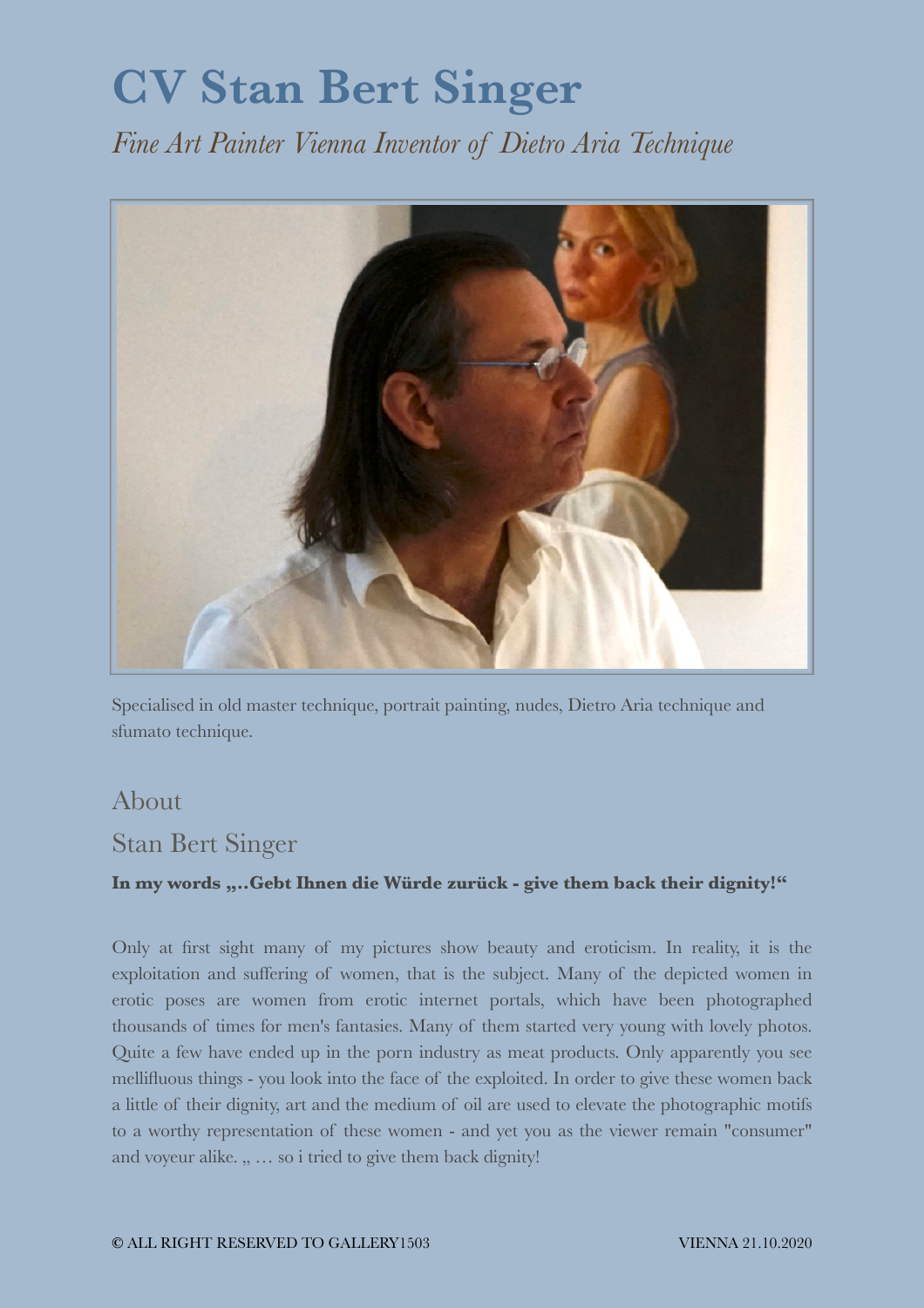My pictures are therefore statements which are a reflection of the consumer world surrounding us. Often these statments are processed in old-masterly technique and mythical themes. Profil stan bert singer Born: In Austria near Vienna in a small village. From the beginning interest in art and especially in drawing. Ausbildung: since

1980s: Beginning of study of architecture and drawing painting at the University of Vienna on Karlsplatz. Near the Secession, under Prof. Arch. R. Göschl. Vienna Study trip to Venice. Watercolor painting and drawing. Degree Dipl.-Ing. Architecture in the

1990s Self-taught activity following: 1995 Beginning of the autodidactic approach to the medium of oil 1996 Expressive and abstract works on the topic of act and experimental phase with the medium of oil. 1996 exhibition in Lower Austria

1998 Continuation of the abstractions stan bert singer Stan Bert Singer Sollingergasse 25-5 1190 Wien Austria stan-bert-singer@mail.com www.stan-bert-singer.com

1999 Turning point: turning away from abstraction and devoting attention to figurative painting. Erotic themes and portraits were in the interest, resulting in the theme of the erotic portrait. Beginning of interest in Old Master techniques.

2001 Trip to Malta and study of the paintings of Caravaggio.

2002-2009: Portrait and Erotic works in the center of creativity. Another focus is the so-called "time paintings". Topic: To capture time and movement in painting. In addition, photographs became more and more important in the development or as the basis of the painted motifs. These pictures are not yet online on the homepage.

2009: Start of international activity and first marketing via online platforms.

2010: "Give them back their dignity" Erotic and almost pornographic photo templates serve to create aesthetic oil paintings. Theme: The dignity of the women and girls of the countless erotic sites on the Internet should be given back with the help of painting> Quote SBS: Give them back their dignity "-" Give them back their dignity "! Through the medium of oil, and in particular by the Old Master technique, the picture is not just a snapshot or any other nude shot, but by the deliberate debate which image is chosen, and in what way it is implemented the subject is increased, and the dignity of the woman is underlined and respected. 2010: Focus is on Portrait and Charismatic of the Woman, as a Portrayed Person. Out of the dark series: 3 oil paintings in old master technique and 3 oil paintings in wiping technique - they seem to appear out of nowhere - out of the darkness .. In addition, private contract work

2012: private exhibition and sale

2012: Participation in NPG National Portrait Gallery BP Portrait Award London

2012: Art Miami 2

012: Exhibition Latte Grande Vienna

2012: MUSA Vienna

2013: Participation in NPG National Portrait Gallery BP Portrait Award London Focus on online sales and private orders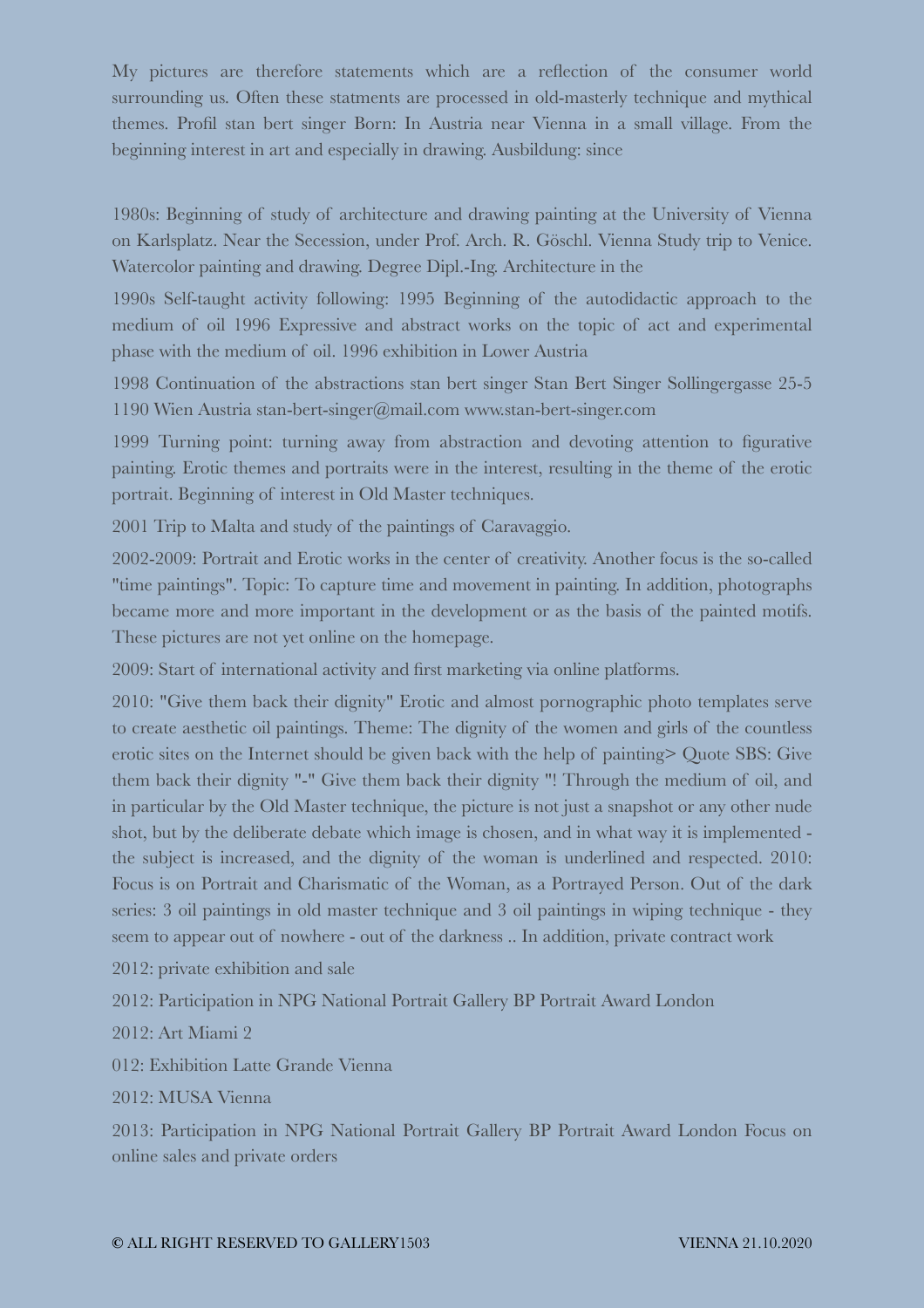2013-2017: Participation in various international competitions

2015: Participation in NPG National Portrait Gallery BP Portrait Award London

2017: Participation in the prestigious competition of the ARC Art Renewal Center of Fine Art. 2017: - Portrait assignments - Women in Greek mythology - Focus on online Presents and commissioned work.

2018: Galerie Artinnovation Aug. 2018 joint exhibition. Represented topic by Stan bert Singer: "Women in mythology". 2019: (planed) Participation ARC Art Renewal Center of Fine Arts, NPG, BP, concentraiting on online marketing, Royal Society of Portrait Painters 2019: Galerie Representative in planing status with the Vienesse Gallery "Gallery1503" In

2019:"The Lady with the ermine" Project 2020: Working on the planed Exhibition Faces and bodies in dietro aria technique 2020/10: Soloexhibition with Gallery1503 Vienna "Faces and Bodies" Due to Corona Crisis virtually at [www.gallery1503.com](http://www.gallery1503.com) 2021-3: Gallery1503 Faces & Bodies reloaded 2021-11: Modern Madonnas - Frankfurt 2022: Modern Madonnas Europe Exhibition Tour in planning status.

www.stan-bert-singer.com stan-bert-singer@mail.com www.instagram.com/stanbertsinger/ www.linkedin.com/in/stan-bertsinger-41a8a758/

www.contemporary-art.org/Stan-Bert-Singer-Artist-2058/

worklist:

001 Zwei Mädchen am Fenster 1991 002 Girl in the door 2006 26 100 003 Roca 2006 20 30 004 Vater – Portraitskizze 2007 005 Roz am Kahlemberg 2008 37 36 006 Time-serie Girl on the beach 2008 60 50 007 Roz Studie mit Zöpfe 2009 25 33 008 Rozann Piroschka 1 2009 30 38 009 Rozanna mit Spiegel Portrait 2010 45 29 010 Portrait Skizze Julia 2009 010 Rozanna Time 2009 011 Brohter of the Sphinxface (Studie Manier Carl L. Müller Sphinx) 2009 50 70 012 Time-serie Girl in the Sofa 2009 60 40 013 Time-serie Rozas Time 2009 32 27 014 Selbstportrait Studie (old master beginn) 2008 31 70 015 Blonde Nymphe mit Apfel 2010 24 31 016 Citronen 2010 017 Girl at frame house 2010 43 57 018 Girls at home 2010 57 46 019 Landschaft Korfu 2010 020 Mächen auf der Alm 2010 42 57 021 Time-Serie the Beach 2008 100 40 021 Mädchen und Schaukel 2010 36 65 022 Orientschöne aus 19 Jhd 2010 38 48 023 Piroschka 2 2010 49 29 024 Pointed Girl 2010 29 42 025 Pointed girl in time 2010 29 42 026 Pointed girl standing 2010 29 42 027 Rozanna mit Zöpfe 2010 30 38 028 Selbstportrait Studie (old master beginn) 2010 46 38 029 Time Serie 1 Lion on the sofa 2010 60 40 030 Time Serie 2 Lions on the sofa 2010 60 40 031 Time Serie Girls and Rocks 2010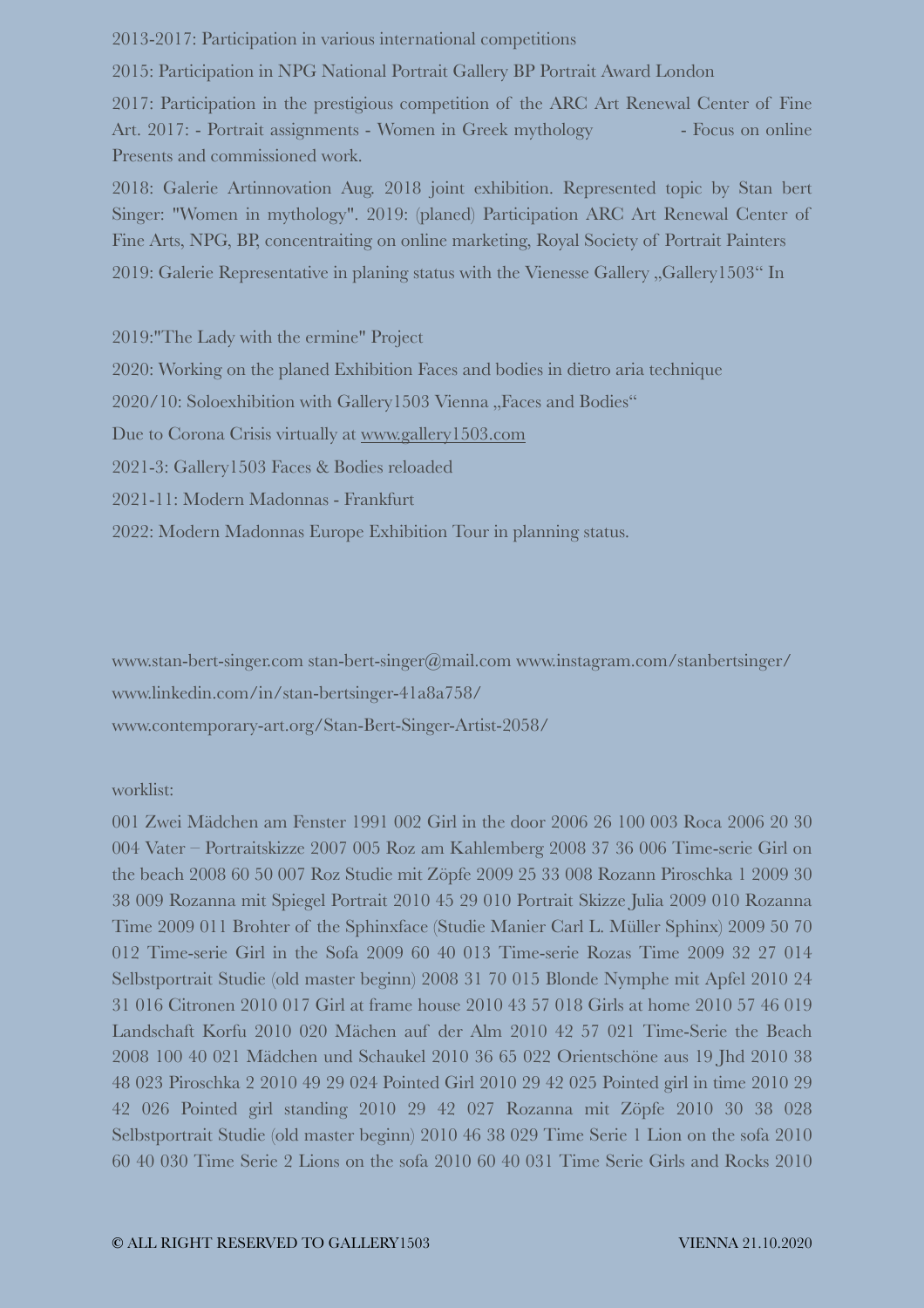50 40 032 Time Serie Have some time on the beach 2008 100 50 033 Time Serie lonesome Girl on the beach 2010 80 80 034 Time Serie Time on the sofa (Roca) 2010 100 50 035 Zwei Mädchen in Kairo 2010 036 Galuk 2011 60 40 037 Galuk and mother 2011 60 40 038 Girl in front of window 2011 100 039 Kasachische Steppe 2011 100 40 040 Mädchen am Stuhl 2011 24 17 041 Out of the dark -1-triptichon-links-the girl with jewels 2011 40 50 042 Out of the dark -2-triptichon-mitte- The face 2011 40 50 043 Out of the dark -3-triptichonrechts-selbst 2011 40 50 044 Rosenmädchen 2011 70 100 045 Rote Nymphe am Fenster 2011 26 55 046 Schwarze Nymphe am Sofa 2011 21 59 047 Aktstudie 2012 21 16 048 Annette am Holztisch 2012 60 60 049 Dark Portrait-1 – internet girl 2012 40 50 050 Dark Portrait-2 – internet girl-Roza 2012 40 50 051 Dark Portrait-3 2012 40 50 052 Girl with jeans 2012 70 100 053 Mädchen und schwebender Sessel 2012 50 70 054 Skizze junges Mädchen (nude sketch) 2013 30 40 054 Skizze junges Mädchen (nude sketch) 2013 30 40 055 Portrait Studiewelliges Haar 2012 21 16 056 Portraitskizze Zigeunerin 2012 21 16 057 Portraitskizze nach Heborn Manier 2012 21 16 058 Roza Steppenmädchen 2012 50 70 059 W.F. Großvater 2012 40 50 060 Victoria 2013 51 70 061 Selbstportrait – 1- 2011 2013 062 Selbstportrait – 2- 2011 2013 063 Roza am Sofa in Wien 2008 60 50 064 Junges Mädchen Rötelskizze 2013 30 41 065 Androgyne/r 2013 30 41 066 Victoria Suvorova Portrait 2013 30 41 067 Erinnerung an Roza 2013 30 40 068 Der Grieche 2013 30 40 069 Roza mit Haube 2013 30 40 070 Anette Studie 2013 071 Roza Elba 2005 2012 30 24 072 Roza Elba Studie 2005 2012 073 Anna 2013 30 40 074 Mädchen am Fenster 2011 70 100 075 Selbstportrait Studienskizze 2010 (ca) 30 70 076 Leopold Cal Müller (Rozannas skizze) Rückseite Waldlanschaft 2006 50 70 077 Rozanna im Schlafrock 2010 (ca) 60 54 078 Rozanna am Bett vor Blau mit Polster 2007 60 25 079 fenst 2012 40 50 080 Korfu-2009 Klyfada beach 2009 40 30 081 lonsome girl expressinismus Ca 2010 25 38 082 Korfu-2009 Klyfada beach – der steg 2009 40 30 083 Korfu-2009 Klyfada beach – der Fels 2009 40 30 084 Korfu 2011 Der Regenschirm 2011 24 18 085 Korfu 2009 Hotel 2009 24 18 086 Korfu 2009 Der Srand 2009 59 54 087 WOMAN WITHOUT DRESS 2015 088 Salome – John I am only dancing 2016 50 70 089 Victoria Zakynthos 2014 40 50 090 Vica on chair - 2014 - BUDINSKYGASSE 2014 40 50 091 Mädchen vor Zugfenster 2013 40 50 092 Roca-last time together 2016 093 Sad Girl at Kahlenberg (Oxana) 2017 26 36 094 Andrea C 2014 90 70 095 Simon and Pero 2016 100 80 096 Face out of the dark 2017 2017 39 34 097 Neirede Skizze zu Ölbild 2018-01 30 40 098 Dimitri Corfu 2016-2018 2018-01 40 50 099 Neirede 2 Skizze zu Ölbild 2018-01 47 66 100 Die Träumende 2018-01 - 2019-2385 335 101 Chloris 2018-02 80 100 102 Did Venus loose the fight against cupid 2017-04 80 100 103 Hygeia 2017 59 42 104 Mother and child 2017-04 59 42 105 Woman in Bedroom 2015-12 106 Corfu Strand von Glyfady 2016-08 29 21 107 Amphitrite loosing her cloths 2019-03 100 80 108 Amphitrite and pieride fighting for the ring 2019-05 100 80 109 The nymph 2015 110 Portrait Stefan 2019 385 335 111 Frau mit Hermelin 2019-04 112 Der Geringste 2019-04 113Die Suchende 114 Das Mädchen mit dem Halsreif 115 Selbstportrait 2019 116 Der Stran von Glyfady (the secret vortices) 117 Das Mädchen mit der Sanduhr (Konzept) 118 Enzhe - Wo bist du? 119 Enzhe - Ich sehe Dich! 120 Selbstportrait frontal 121 Vor der Verkündigung 122 Nach der Verkündigung in Arbeit 123 Die Verkündigung in Arbeit 124 Vor der Verkündigung Das Bassin 125 Mädchen mit Wasserkrug in Arbeit 126 127Vor der Verkündigung Das Fenster